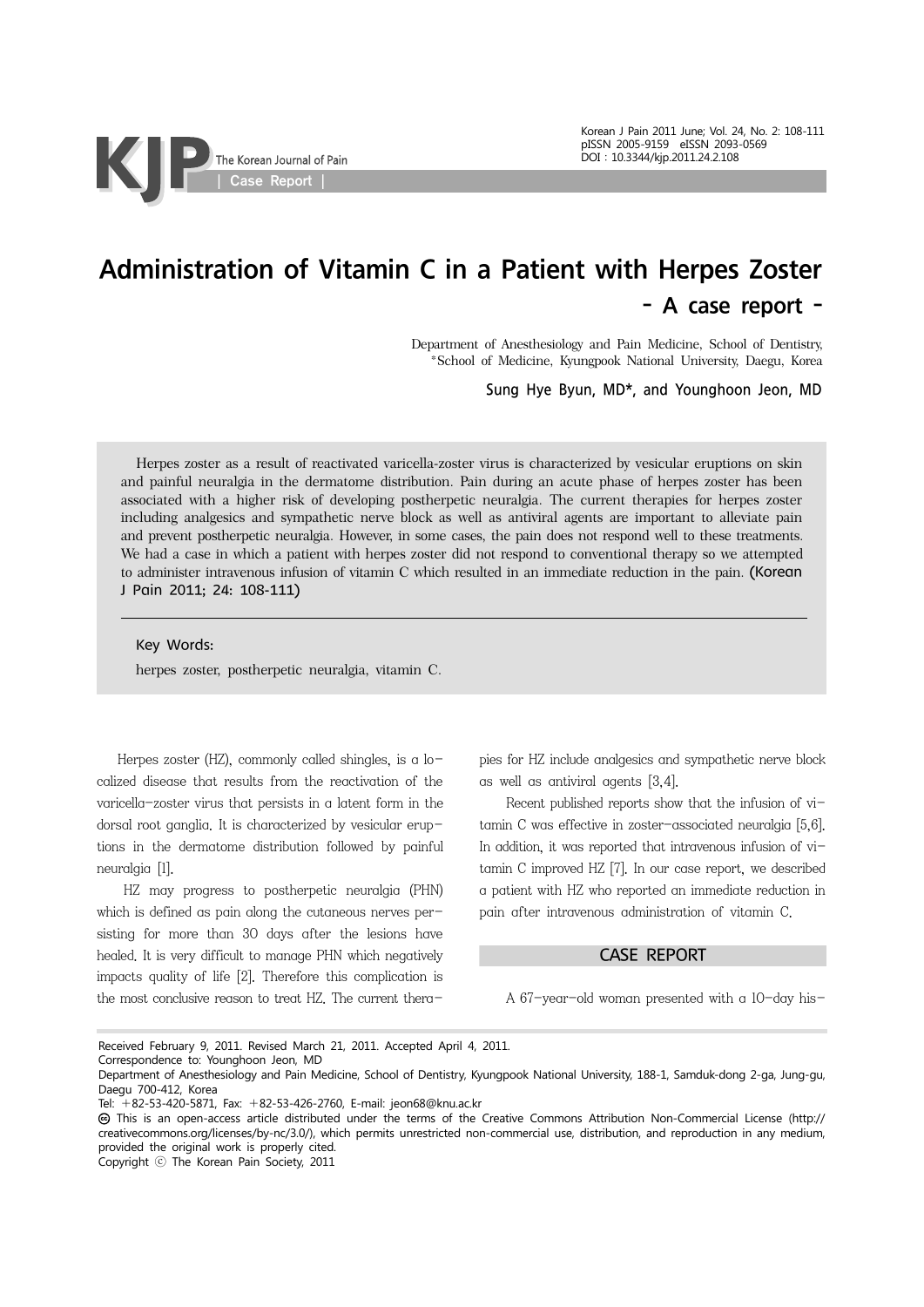tory of localized zoster in the right occipital area. Skin rash developed on the right occipital area of the second and third cervical dermatome. Three days after the appearance of the rash, she was diagnosed with HZ by a dermatologist and was prescribed 5 mg of oxycontin twice a day, 650 mg of acetaminophen twice a day, 75 mg of pregabalin twice a day, and 500 mg of famciclovir 3 times a day, for 7 days, respectively. In spite of the 7-day administration of these medications, her pain was rated at an intensity of 7 on the visual analogue scales (VAS) from 0 (no pain) to 10 (worst pain imaginable) at first visit to our department. She suffered from constant aching pain along with intermittent, spontaneous, sore and shooting pain over the right occipital area, which was provoked by brushing.

Therefore, right stellate ganglion block (SGB) using 7 ml of 1% lidocaine with ultrasound was performed but it did not reduce the symptoms. 30 minutes after SGB, 2 g of vitamin C was administered intravenously, but it also did not alleviate her pain.

 On the second day, a second attempt of right SGB was performed without any reduction in pain. 30 minutes after SGB, 4 g of vitamin C was administered intravenously, and then, the patient reported immediate pain relief from a VAS of 7 to 2. During the first 12 hours, intermittent shooting pain and constant aching pain were maintained at a reduced intensity, but constant aching pain increased to a VAS of 5 again after 12 hours, while shooting pain remained constant at a VAS of 2. On the third day after right SGB, the pain did not decrease in intensity. But 30 minutes after SGB, 4 g of vitamin C administered intravenously sequentially reduced the constant aching pain from a VAS of 5 to 2, which was maintained for about 12 hours. However, there was no intermittent shooting pain after the administration of the vitamin C on the third day. On the fourth day, right SGB and sequential intravenous injection of 4 g of vitamin C was done just like before. Immediately after the administration of the vitamin C, she rated her pain intensity from a VAS of 4 to 1, which was maintained for about 12 hours. On the fifth day, intravenous injection of 4 g of vitamin C was done without SGB. Immediately after the administration of the vitamin C, she rated her pain intensity from a VAS of 4 to 0. Since then, her pain intensity has been maintained at a VAS of O-1. The administration of 5 mg of oxycontin twice daily and 650 mg of acetaminophen twice daily was stopped. Then

she was discharged with a prescription for 75 mg of pregabalin twice a day and 1 g of vitamin c twice a day. Five days after taking the pregabalin and vitamin C, she reported a complete resolution of the pain and stopped taking the medication. At 3 months follow-up, she continued to have no pain without any complications.

## **DISCUSSION**

Herpes zoster is a result of the reactivation of the latent varicella-zoster virus within the dorsal root ganglia (DRG) or cranial nerve ganglia under various conditions related to a decrease in cell-mediated immunity [1]. Replication of the virus results in nerve injury and produces debilitating pain preceding the skin eruptions such as rashes or vesicles in the corresponding dermatome.

 The most common complication of HZ is PHN, which is defined as pain persisting for more than a month after healing of the rashes from acute HZ. PHN is notoriously difficult to treat and often is accompanied by physical and social disabilities and even psychological distress [8].

 The genesis of the pain during acute HZ is thought to be from inflammation and damage to the DRG and peripheral nerves. The inflammatory changes in the DRG can reduce intraneural blood flow, leading to hypoxia and endoneurial edema. This process finally causes neural injuries that can lead to the development of neuropathic pain. In addition, inflammatory changes in the dorsal horn produce nociceptor excitation and sensitization that cause central hyperexcitability [9,10]. In other words, uncontrolled persistent pain in acute phase may finally lead to chronic neuropathic pain; therefore, faster resolution of inflammation and pain is important [10].

 The incidence of PHN increases with the increasing age of the patient. In this case, the 67-year-old patient was at risk of developing PNH. She received drug treatment including an antiviral agent, anticonvulsant, and analgesics. In addition to the drug therapies, SGB was tried for symptomatic relief in the acute phase of HZ and for the prevention of PHN [3]. Pregabalin medication has been shown to decrease significantly postherpetic neuralgia after the first day of treatment [11]. Our patient reported pain relief immediately after intravenous administration of vitamin C despite no relief after 7-days of administrating pregabalin and other drugs. Therefore, we presume that the vitamin C might be responsible for the pain relief.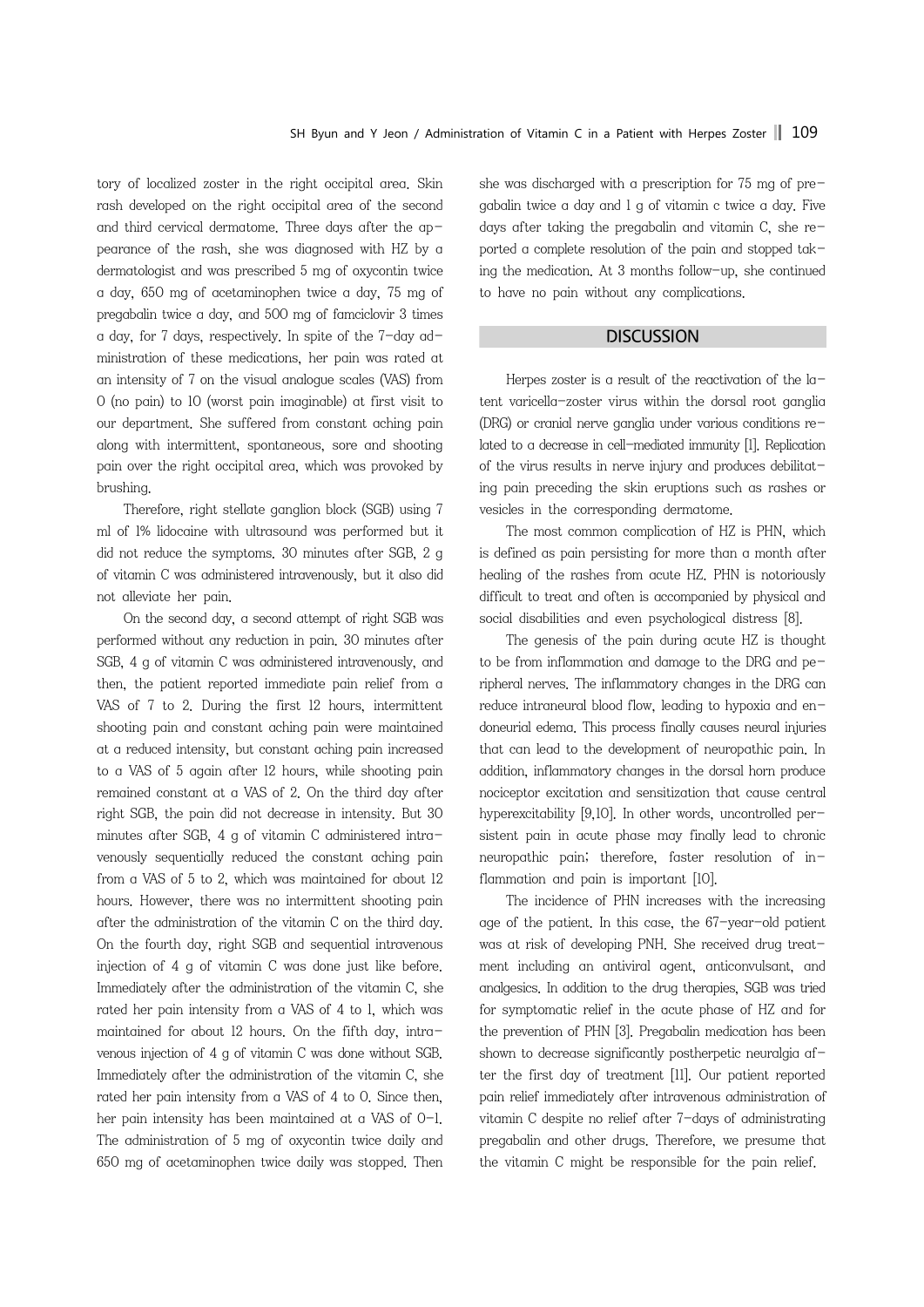Vitamin C is a first line plasma antioxidant in virus-specific cellular immunity. A community-based case control study revealed that those with low vitamin C intake were significantly at higher risk for HZ [12]. Plasma vitamin C concentrations have been suggested to be related to pain modulation for intractable PHN [5,6]. In addition, vitamin C has been reported to reduce the prevalence of complex regional pain syndrome (CRPS) after foot and ankle surgery [13]. Therefore, it has been proposed that it may be beneficial to supply and increase plasma concentrations of vitamin C for patients at high risk for CRPS [13,14].

 The mechanisms of neuropathic pain like zosterassociated pain and CRPS include neuroinflammation, central sensitization, disinhibition, and reactive oxygen species (ROS) [15,16]. Recent studies have suggested that ROS which are produced from peripheral inflammation will sensitize nociceptors so that they not only respond more vigorously to noxious stimuli but also start to respond to normally subthreshold stimuli. This peripheral sensitization not only induces pain directly, but also induces central sensitization in the spinal cord, which indirectly contributes to pain as well. ROS which result from persistent abnormal afferent inputs produced in the spinal cord can lead to central sensitization, which in turn produces pain [17]. In other words, ROS have been suggested to contribute to the development and maintenance of neuropathic pain that can be relieved by systemic injection of ROS scavengers [16]. Therefore, an ROS scavenger such as vitamin C is suggested to be neuroprotective by scavenging excess ROS [13,14]. Vitamin C is an extracellular and intracellular antioxidant but also a major antioxidant in CSF [18], and its effect is concentration dependent [19]. Recently, previous reports showed that short-term intravenous administration of high-doses of vitamin C helped to reduce the pain in patients with PHN [5,6] and to treat patients with HZ [7].

 The dosage of vitamin C in the literatures has varied. It was reported that 2.5 g of intravenous vitamin C reduced pain in a 78-year-old man with PNH [5]. In addition, 15 g of intravenous vitamin C was efficient in the treatment of two patients (females aged 67 and 53 years) with HZ [7]. In this case, intravenous administration of 4 g of vitamin C was effective to reduce the pain in our patient with HZ.

 In conclusion, vitamin C may be an efficient adjuvant for multi-drug regimens to control pain in patients with HZ. Formal studies are required to determine whether

treatment with vitamin C may prove useful in patients with HZ.

## **REFERENCES**

- 1. Arvin A. Aging, immunity, and the varicella-zoster virus. N Engl J Med 2005; 352: 2266-7.
- 2. Levin MJ, Gershon AA, Dworkin RH, Brisson M, Stanberry L. Prevention strategies for herpes zoster and post-herpetic neuralgia. J Clin Virol 2010; 48(Suppl 1): S14-9.
- 3. Wu CL, Marsh A, Dworkin RH. The role of sympathetic nerve blocks in herpes zoster and postherpetic neuralgia. Pain 2000; 87: 121-9.
- 4. Finnerup NB, Sindrup SH, Jensen TS. The evidence for pharmacological treatment of neuropathic pain. Pain 2010; 150: 573-81.
- 5. Chen JY, Chu CC, So EC, Hsing CH, Hu ML. Treatment of postherpetic neuralgia with intravenous administration of vitamin C. Anesth Analg 2006; 103: 1616-7.
- 6. Chen JY, Chang CY, Feng PH, Chu CC, So EC, Hu ML. Plasma vitamin C is lower in postherpetic neuralgia patients and administration of vitamin C reduces spontaneous pain but not brush-evoked pain. Clin J Pain 2009; 25: 562-9.
- 7. Schencking M, Sandholzer H, Frese T. Intravenous administration of vitamin C in the treatment of herpetic neuralgia: two case reports. Med Sci Monit 2010; 16: CS58-61.
- 8. Drolet M, Brisson M, Schmader KE, Levin MJ, Johnson R, Oxman MN, et al. The impact of herpes zoster and postherpetic neuralgia on health-related quality of life: a prospective study. CMAJ 2010; 182: 1731-6.
- 9. Dworkin RH, Portenoy RK. Pain and its persistence in herpes zoster. Pain 1996; 67: 241-51.
- 10. Petersen KL, Rowbotham MC. Natural history of sensory function after herpes zoster. Pain 2010; 150: 83-92.
- 11. Dworkin RH, Corbin AE, Young JP Jr, Sharma U, LaMoreaux L, Bockbrader H, et al. Pregabalin for the treatment of postherpetic neuralgia: a randomized, placebo-controlled trial. Neurology 2003; 60: 1274-83.
- 12. Schorah CJ, Downing C, Piripitsi A, Gallivan L, Al-Hazaa AH, Sanderson MJ, et al. Total vitamin C, ascorbic acid, and dehydroascorbic acid concentrations in plasma of critically ill patients. Am J Clin Nutr 1996; 63: 760-5.
- 13. Besse JL, Gadeyne S, Galand-Desmé S, Lerat JL, Moyen B. Effect of vitamin C on prevention of complex regional pain syndrome type I in foot and ankle surgery. Foot Ankle Surg 2009; 15: 179-82.
- 14. Perez RS, Zollinger PE, Dijkstra PU, Thomassen-Hilgersom IL, Zuurmond WW, Rosenbrand KC, et al. Evidence based guidelines for complex regional pain syndrome type 1. BMC Neurol 2010; 10: 20.
- 15. Bruehl S. An update on the pathophysiology of complex